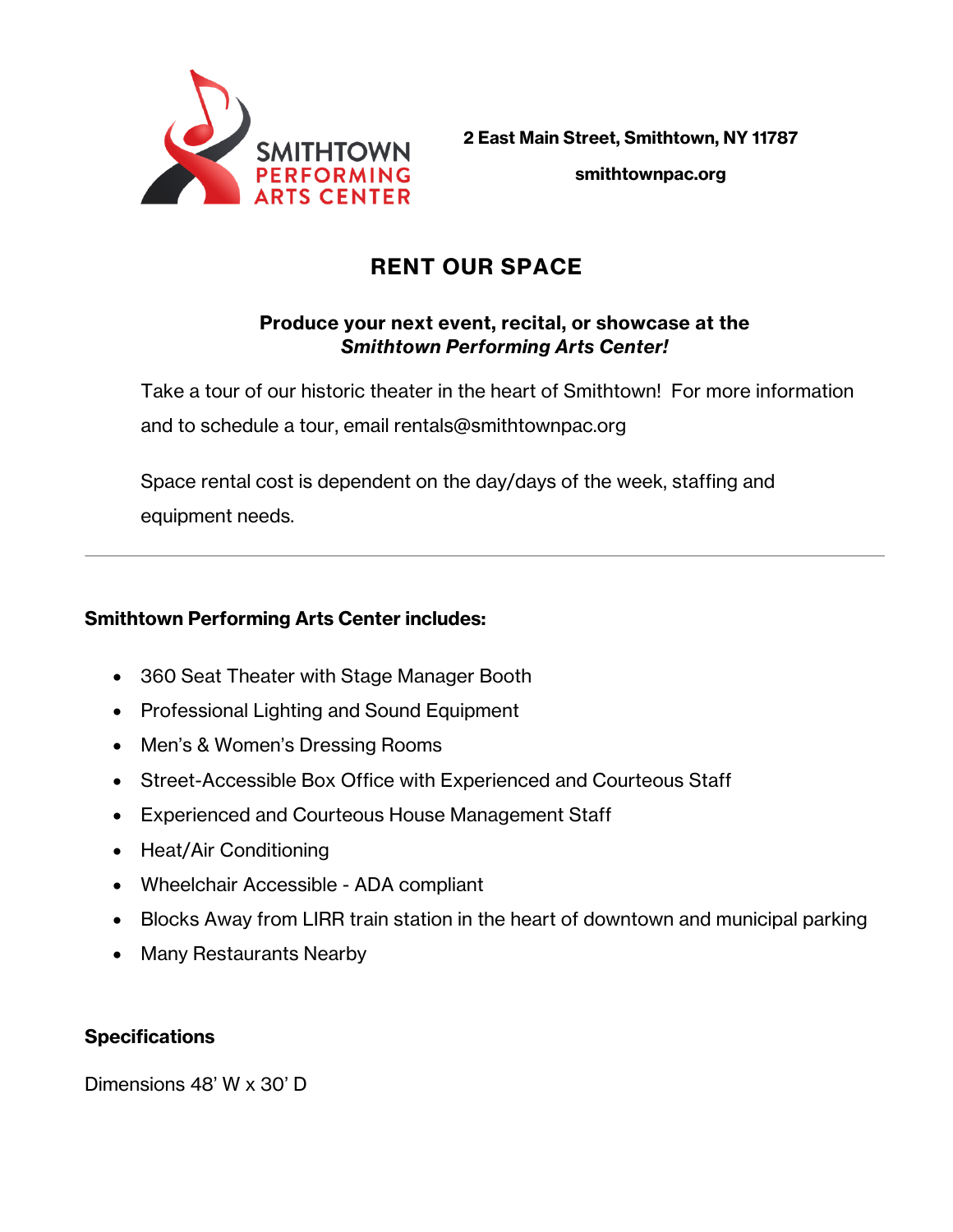# **LIGHTING**

- Robe LED strips
- LED strips American DJ
- ETC ColorSource PAR
- ETC Source Four LED Lustr Series 1 (Full color mixing)
- LED Color kinetics
- 2 Source Four LED follow spots
- Source Four LED CYC adapter
- Barrels: Source 4 50°, 36°, 26°, 19°
- Martin MAC 600
- Altman 6x9 Leko
- Altman 6x12 Leko
- Various Fresnel's, Pars, & Leko's

# **LED SCREEN**

• 26 Absen X5 Series A. Pixel matrix per panel 96x 108, Total physical dimensions per panel 2ft X 2ft

**SOUND** - Balcony & Orchestra have dual SR & SL front main speakers for vocal/instrumental segregation.

#### Orchestra:

- Front 2 large double Subwoofers EAW LA128z
- SR & SL Front Upper Main EAW JF200e
- SR & SL Front Lower Mains Mackie Industrial Art 300a
- 2 small JBL Control 23-1 speakers (covers of front row)
- 2 small BOSE 101 monitor speakers
- 1 huge EAW center speaker.